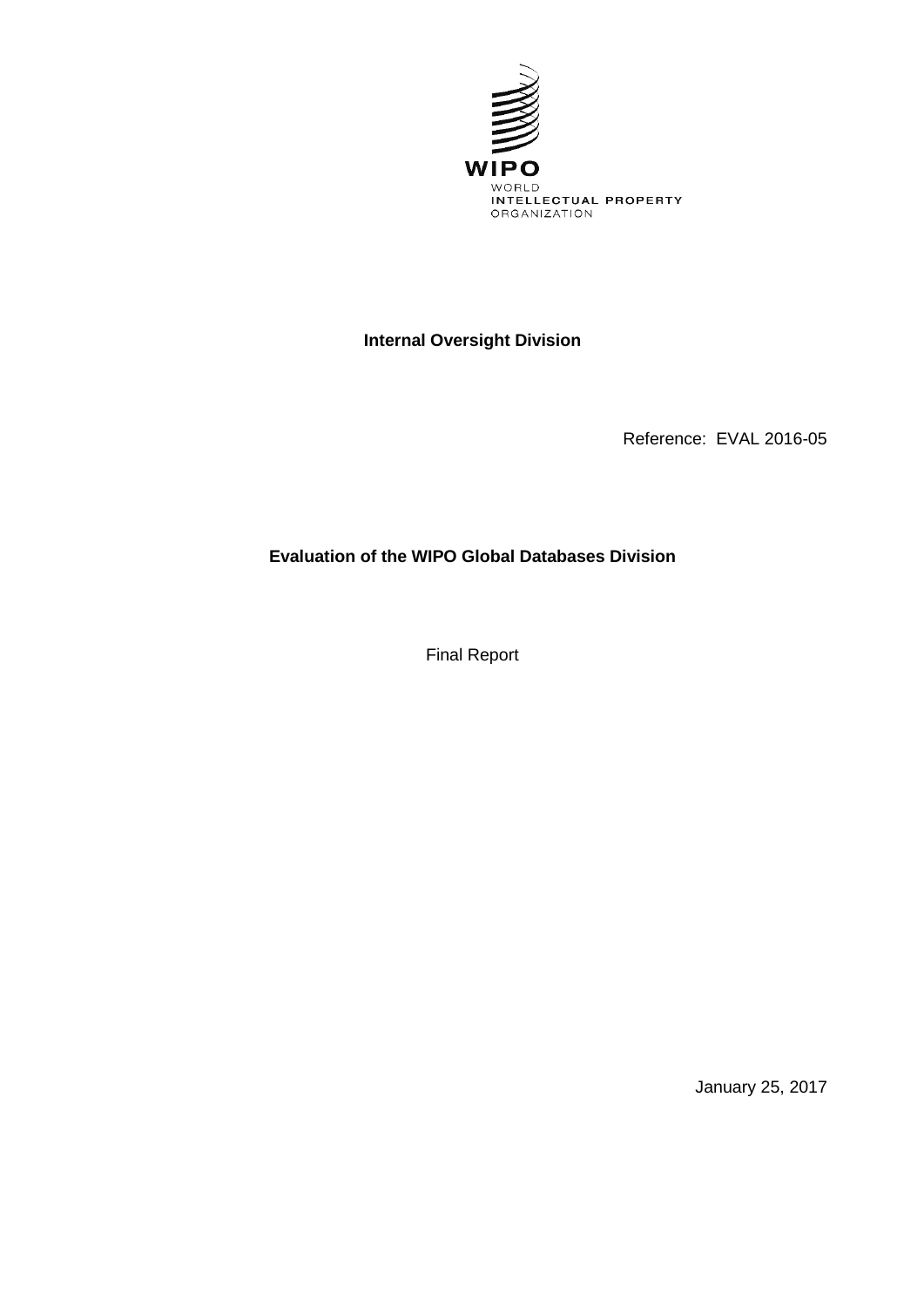## **TABLE OF CONTENTS**

| 1.                                  |                                                                 |  |  |
|-------------------------------------|-----------------------------------------------------------------|--|--|
| 2.                                  |                                                                 |  |  |
| (A)                                 |                                                                 |  |  |
| (B)                                 | SCOPE, METHODOLOGY AND LIMITATIONS OF THE EVALUATION 8          |  |  |
| (C)                                 |                                                                 |  |  |
| 3.                                  |                                                                 |  |  |
| (A)                                 |                                                                 |  |  |
| (i)<br>(ii)<br>(iii)                | Most Important Characteristics of the WIPO Global Databases  17 |  |  |
| (B)                                 | HAS THE PROGRAM INVESTED ITS RESOURCES EFFICIENTLY?  20         |  |  |
| (i)<br>(ii)<br>(iii)<br>(iv)<br>(v) |                                                                 |  |  |
| (C)                                 |                                                                 |  |  |
| (i)<br>(ii)<br>(iii)<br>(iv)<br>(v) |                                                                 |  |  |
|                                     |                                                                 |  |  |
|                                     | 44                                                              |  |  |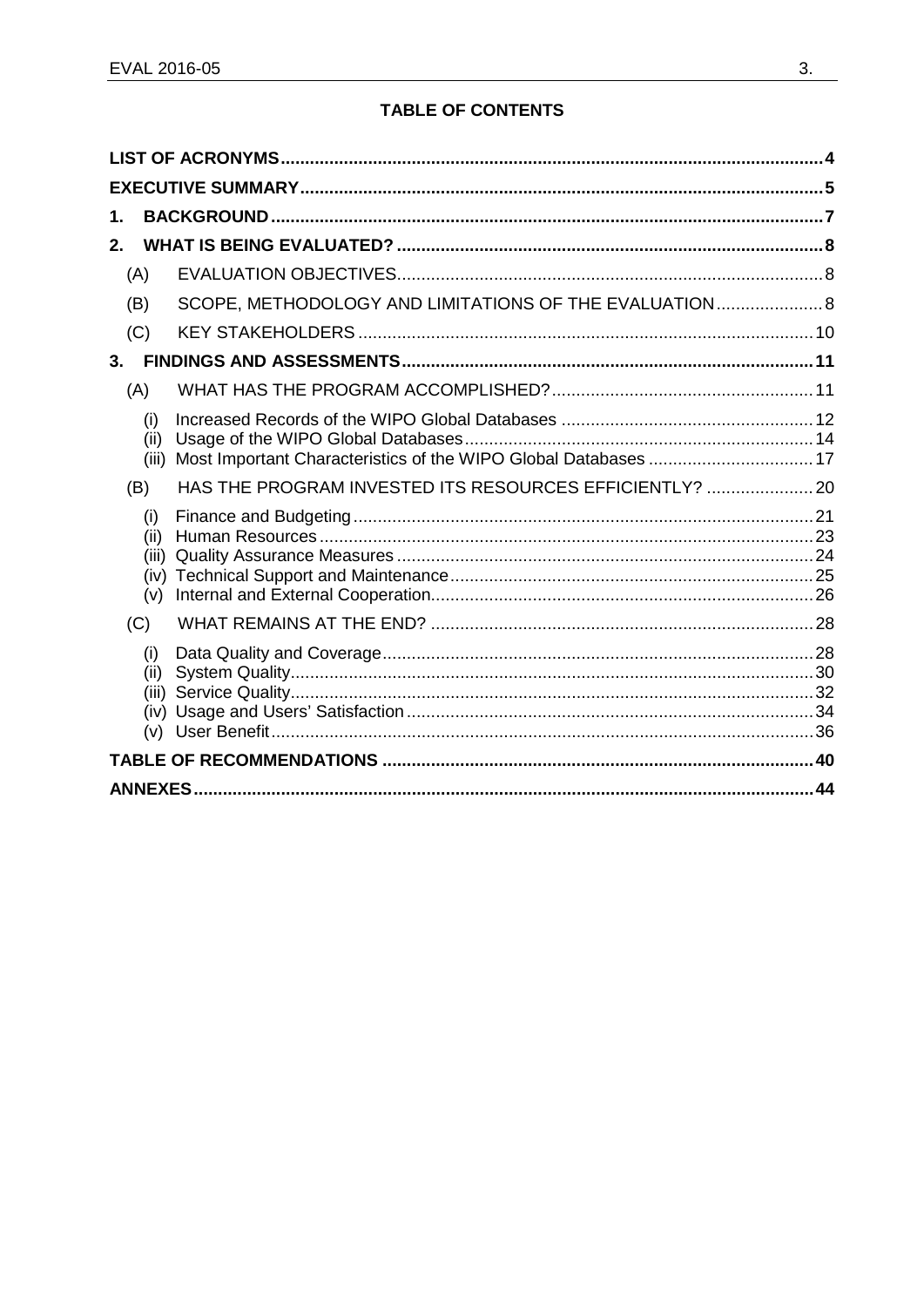## <span id="page-2-0"></span>**LIST OF ACRONYMS**

| <b>BCP</b>       | <b>Business Continuity Plan</b>                                   |
|------------------|-------------------------------------------------------------------|
| <b>BCR</b>       | <b>Business Change Requests</b>                                   |
| <b>BIA</b>       | <b>Business Impact Analysis</b>                                   |
| CA               | <b>Cooperation Agreements</b>                                     |
| <b>CLIR</b>      | <b>Cross Lingual Information Retrieval</b>                        |
| <b>CMO</b>       | <b>Collective Management Organizations</b>                        |
| <b>CPC</b>       | <b>Cooperative Patent Classification</b>                          |
| <b>DDR</b>       | German Democratic Republic                                        |
| <b>DRP</b>       | Disaster Recovery Plan                                            |
| <b>EPO</b>       | <b>European Patent Office</b>                                     |
| <b>EUIPO</b>     | European Union Intellectual Property Office                       |
| <b>ICC</b>       | <b>International Computing Center</b>                             |
| <b>ICT</b>       | Information and Communications Technology                         |
| <b>ICTD</b>      | Information and Communications Technology Division                |
| <b>IOD</b>       | <b>Internal Oversight Division</b>                                |
| IP               | <b>Intellectual Property</b>                                      |
| <b>IPAS</b>      | <b>Industrial Property Automation System</b>                      |
| $\overline{IPC}$ | <b>International Patent Classification</b>                        |
| <b>IPO</b>       | <b>Intellectual Property Office</b>                               |
| IT               | Information and Technology                                        |
| <b>JPO</b>       | Japan Patent Office                                               |
| <b>MoU</b>       | Memorandum of Understandings                                      |
| <b>OCR</b>       | <b>Optical Character Recognition</b>                              |
| <b>PCT</b>       | <b>Patent Cooperation Treaty</b>                                  |
| R&D              | Research and development                                          |
| <b>RG</b>        | <b>Reference Group</b>                                            |
| <b>SDA</b>       | Service Delivery Agreement                                        |
| <b>SIAD</b>      | Security and Information Assurance Division                       |
| <b>SME</b>       | Small and Medium-sized Enterprises                                |
| <b>SMT</b>       | Senior Management Team                                            |
| <b>TAPTA</b>     | <b>Translation Assistant for Patent Title and Abstracts</b>       |
| <b>TISC</b>      | Technology and Innovation Support Center                          |
| <b>UAE</b>       | <b>United Arab Emirates</b>                                       |
| <b>UN</b>        | <b>United Nations</b>                                             |
| <b>UPOV</b>      | International Union for the Protection of New Varieties of Plants |
| <b>USA</b>       | <b>United States of America</b>                                   |
| <b>USSR</b>      | Union of Soviet Socialist Republics                               |
| <b>WIPO</b>      | World Intellectual Property Organization                          |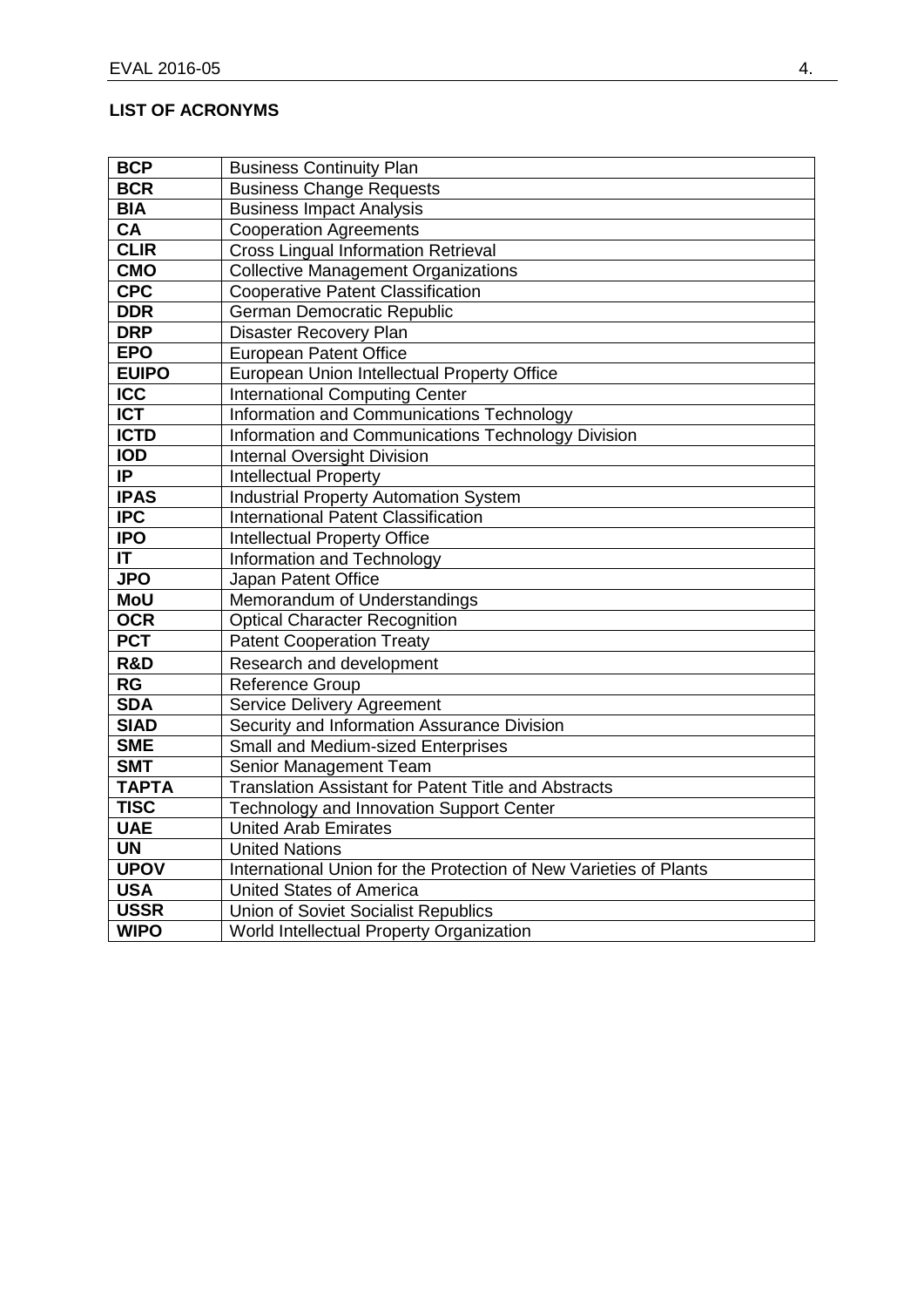## <span id="page-3-0"></span>**EXECUTIVE SUMMARY**

1. The Internal Oversight Division (IOD) has conducted an evaluation of the WIPO Global Databases Division from August through December 2016, in line with its 2016 Oversight Plan. The main objective of the evaluation was to assess the effectiveness, efficiency, impact and sustainability of the Program 13 (Global Databases Division) with regard to fulfilling its mandate.

2. The main findings, conclusions and recommendations of this evaluation can be summarized as follows:

(a) The Program continually invested in developing content and functionalities of the Global Databases which enabled successful achievement of the WIPO Expected Results IV.2 and IV.3. The content and functionalities of WIPO Global Databases' (including multilingual support of PATENTSCOPE Database) were positively rated by over 80 per cent of surveyed database customers and the usage of the PATENTSCOPE and Global Brand Databases has been gradually increasing for the past two biennia;

(b) The staff members perform multiple technical tasks and given that no full-time staff back up is provided, this could cause certain data management delays in cases of emergencies and increase the probability of occurrence for certain associated risks. The unpredictable processing time of internal core business operations coupled with the lack of staffing constantly jeopardizes the Program's capacity to meet the target set for the timely publication of data. Errors in the published data could increase the risk of reputational damage to the organization;

(c) Formal quality assurance measures for uploading new national collections are applied at the initial launch during the semi-automated data transformation process, which includes data verification and error corrections. Due to shortage of staffing, Program 13 strives to deal with data quality and formatting issues as they occur;

(d) The Program has carried out a Business Impact Assessment, although, Business Continuity and Disaster Recovery Plans have not yet been developed to ensure the full disaster recovery capacity of the Division;

(e) Internal and external cooperation channels are limited to data downloading practices. No resources are allocated to track the national data deliveries, or follow up with IP offices in case of necessity which causes information exchange delays; and

(f) The WIPO Policy on Gender Equality was approved in 2014. However, gender equality indicators have not yet been factored in as part of the Program's result framework for the period under evaluation and gender disaggregated data was not available during the evaluation process.

3. This report recommends the Program to address the following several areas:

(a) The Program 13 should revise its human resource plans to be able to sufficiently address the development needs (including improving the multilingual support functions) of each database and provide a full back up;

(b) The Program Management should consider developing a comprehensive data quality assurance system to equally implement *reactive and proactive* components of the data quality system through *quality at source* and *monitoring and matching* approach;

(c) The Program Management needs to address the service quality component of the Program through synchronizing and enriching *multilingual "help option*" of the databases,